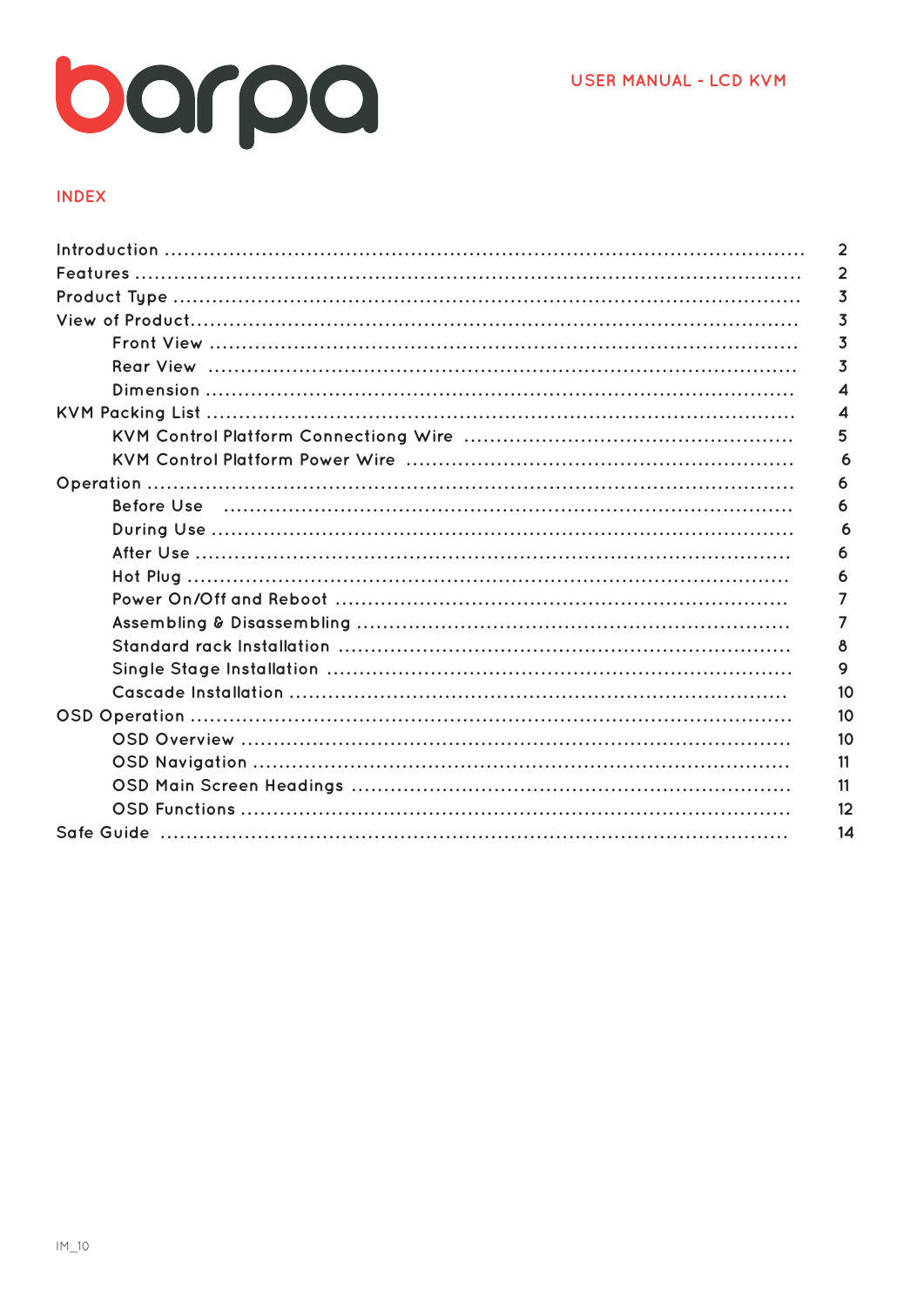## **INTRODUCTION**

KVM control platform is one witch integrate a multiple ports KVM switch into 1U height. It controls multiple computers with one platform (keyboard, mouse and monitor).

A KVM switch can control 4/8/16 PC by direct connection and it can control 256 PC at mostby 2 level cascade connection.

It is easy and quick to install. Just connect the wire to the correct port without software configuration. So there is no difficulty in installation and incompatibility.

KVM switch provides two methods to control the computers connected to it:

- 1. By keyboard combine key.
- 2. By OSD operation.

In addition, it provides powerful automatic scanning function to scan and monitor all computers connected to it.

Using KVM control platform is a best choice to save time and money. By using one KVM platform to manage all the computers connected to it, user can save money for keyboard, mouse and monitor for each computer and their space.

## **FEATURES**

Control Platform

- **•** Control platform with LCD, keyboard, mouse and multiple ports KVM switch;
- 1U height, suitable for 19'' standard cabinet installation and metal structure.
- Control platform can be totally pulled out from the cabinet and the LCD screen can be turned on to 120 degrees;
- Ultra thin keyboard with keypad;
- Front panel with lock to prevent damage by accident.
- Extra Power adapter.
- Automatic power on/off.
- An easy to use OSD menu

#### Switch

- One control platform can control 4/ 8/16 computers by direct connection.
- One control platform can control 256 computers by 2 level cascade connection.Compatível
- Be compatible with PS/2, USB standard interface.
- Support VGA, SVGA, XGA video input.
- Accord with DDC, DDC2, DDC2B standard and VESA standard
- Support maximum resolution of 1920 \* 1080
- Support multiple operating systems: WIN95/98/98SE/ME/200X/XP/WIN7/NT, UNIX, LINUX.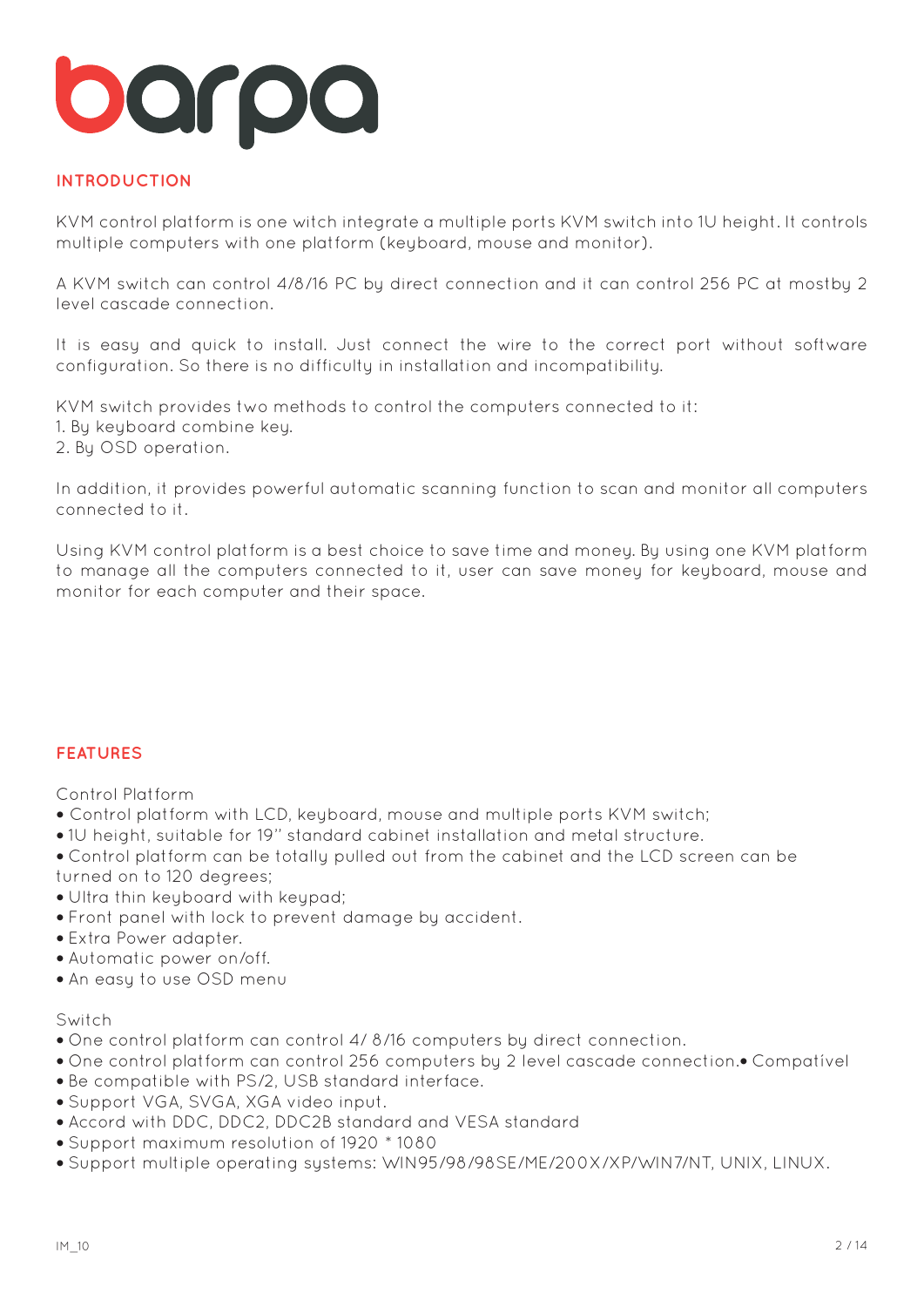# barpa

| Tupe                            | <b>OSD</b> Function | Note                                                  |
|---------------------------------|---------------------|-------------------------------------------------------|
| KVM Switch VGA 17"   CD 1 Port  | No.                 | 17 inches LCD screen, keyboard and mouse.             |
| KVM Switch VGA 17" I CD 8 Ports | Yes                 | 17 inches LCD screen, keyboard, mouse and 8<br>ports. |

## **VISTA FRONTAL**

- 1. Handle
- 2. Lock
- 3. Front Panel
- 4. LCD Screen
- 5. Rear Hang Ear Channel
- 6. LCD OSD Control Key
- 7. Front Hang Ear
- 8. Mouse Touch Board
- 9. Guide
- 10. Lock Hole



#### **REAR VIEW**

82371117010 (with IP module- 82372010000)



82371117080 (with IP module- 82372010000)



#### **1. IP Module Restore to Default**

Plug needle or ballpoint pen into the hole to restore the IP module to default setting.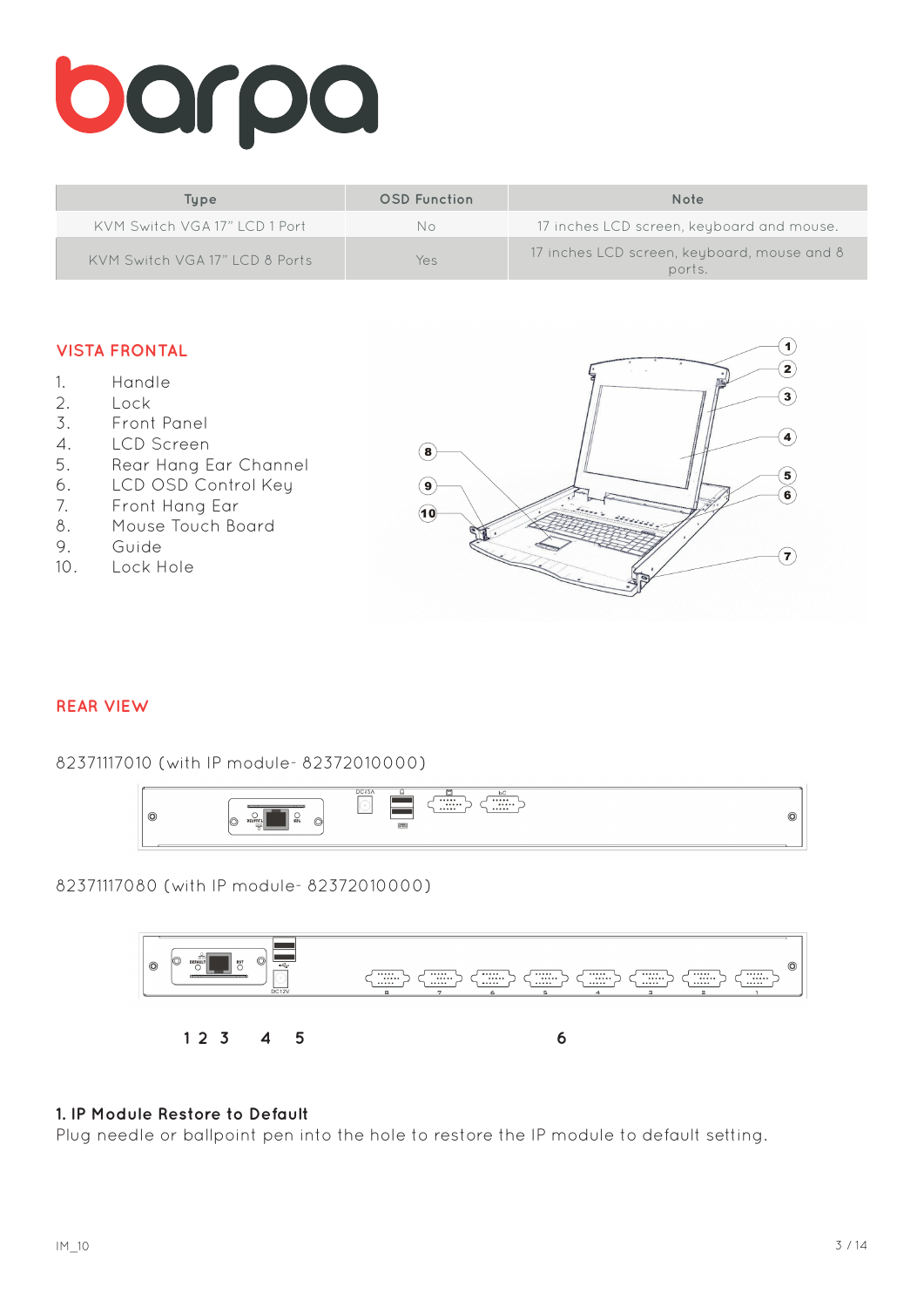

## **2. RJ45 Port**

CAT UTP can be plugged into it to be connected to the LAN including the controlling computer.

### **3. IP Module Reset**

If the IP module has no responding, plug needle or ballpoint pen into the hole to reset it.

#### **4. Power Jack**

The DC 9V~12V power supply cable plugs into this jack.

#### **5. USB Port**

Ports to plug in your USB keyboard and mouse are found here.

#### **6. Computer Port**

Port to connect computer.

#### **Note: For operation of IP Module, please refer to the related user manuals.**

## **DIMENSION (mm)**





## **PACKING-LIST**

| Type                           | Name                           | Unit     | <b>Note</b>                                                                                                              |
|--------------------------------|--------------------------------|----------|--------------------------------------------------------------------------------------------------------------------------|
| 8237117***                     | KVM Control Platform           |          | 17 inches LCD screen, keyboard and mouse control<br>platform integrated KVM switch with multiple ports<br>$(4/8$ ports). |
| Cable                          | <b>KVM Connecting</b><br>Cable | 1/4/8/16 | PS/2 Connecting and USB<br>Connecting                                                                                    |
| AC Power                       | Power Cable                    |          | AC power connecting cable                                                                                                |
| <b>KVM Control User Manual</b> |                                |          |                                                                                                                          |

**Please check the lists carefully and contact with your dealer if you have some problems. Please read the manual carefully before installation. In case of any problem please contact info@barpa.eu.**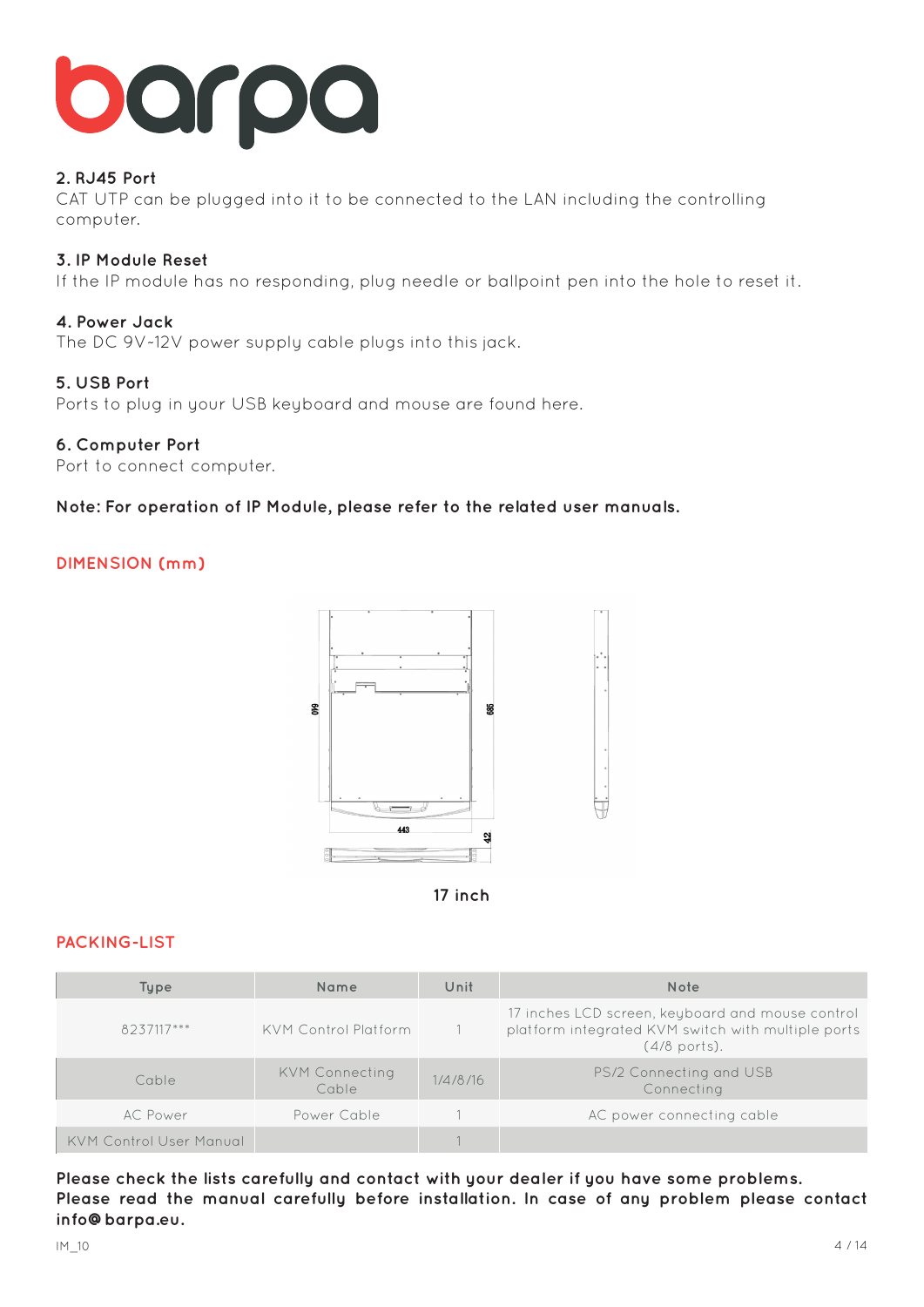# **KVM CONTROL PLATFORM CONNECTING WIRE**





## **USB and PS/2 Connecting Cable**

## **KVM CONTROL PLATFORM POWER WIRE**

| Wire Type     | Note    | Voltage<br>Range | Machine Type |
|---------------|---------|------------------|--------------|
| AC Power Wire | 3 Plugs | $100 - 240V$     | AΙΙ          |



**AC Power Wire**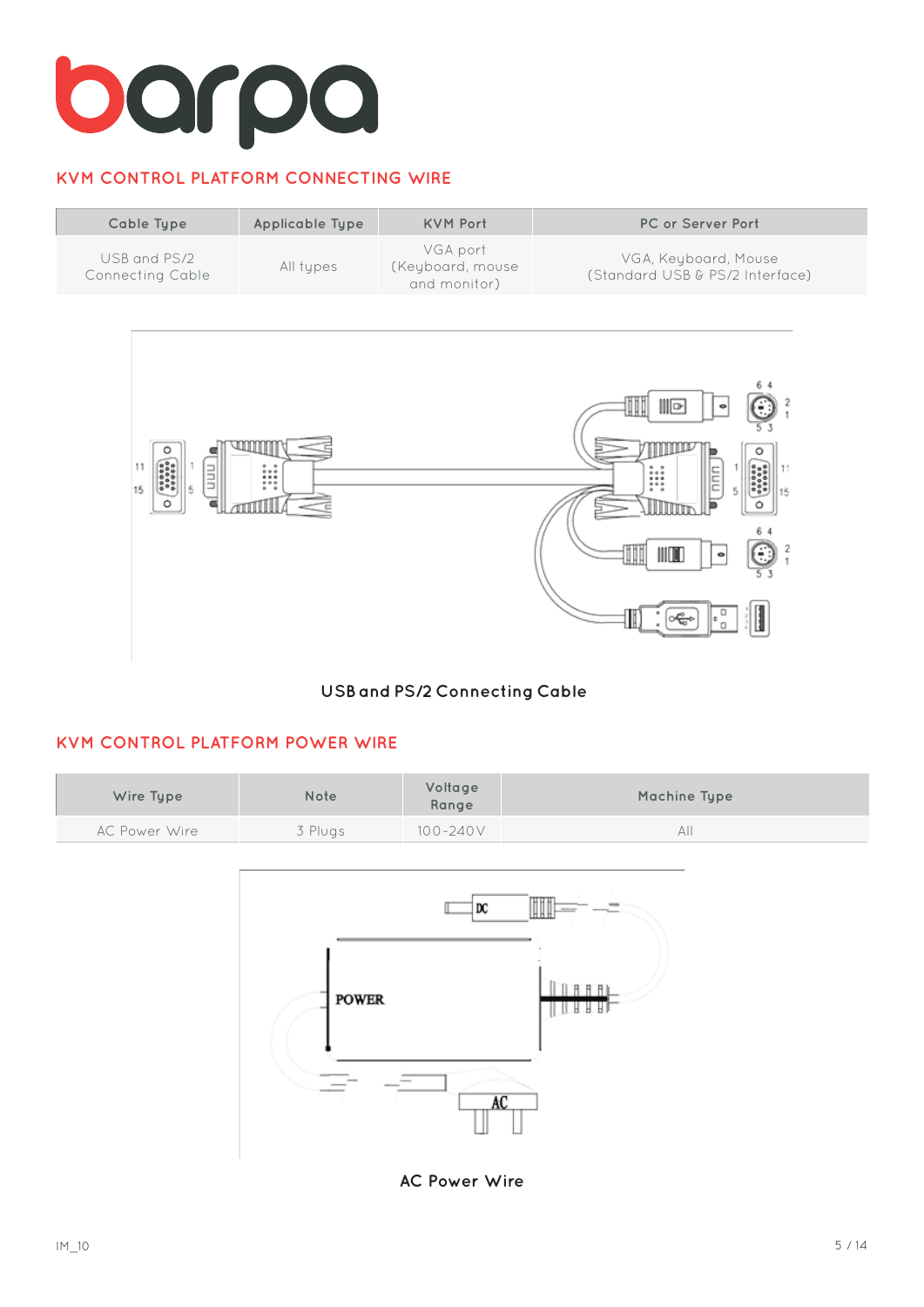# orpo

## **OPERATION**

#### **Before Use**

Make sure all the devices are safely grounded. Make sure the KVM wire and power wire are connected correctly.

### **During Use**

Pull the KVM control platform out from cabinet totally, the guide locks automatically and the power turns on. Release front lock. As shown below:



Then open the front panel and the LCD can be turn on to 120 degrees. As shown below:



Press LCD power key (red), the LCD is on.

#### **After Use**

- **•** Press LCD power key, the LCD is power off.
- **•** Close LCD panel and lock the front panel.
- **•** Release guide lock.
- **•** Push the control panel into the cabinet totally, and then it is power off.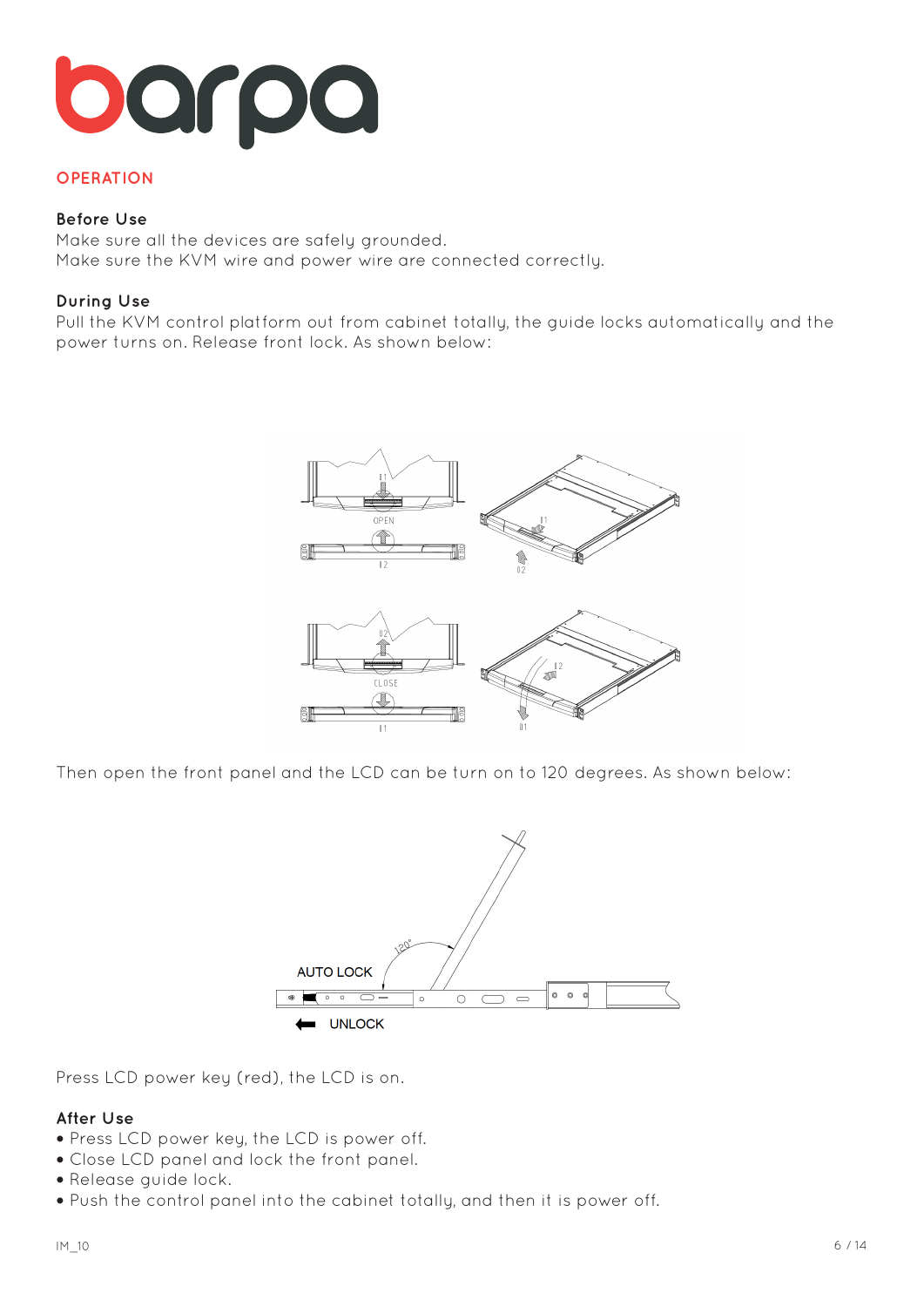

## **Hot Plug**

The KVM control platform supports hot plug. It can be connected and disconnected without power off. Please follow the steps

Hot plug PC connecting port:

1. The connecting wire must be plugged into the port from which it is pulled out.

2. Plug the mouse before the keyboard.

## **Power On/Off and Reboot**

Power on:

1. Connect the computers to the KVM switch;

- 2. Power on the KVM switch;
- 3. Power on the computers.

Reboot:

If the KVM switch does not respond, just press the reset button on the panel.

## **ASSEMBLING & DISASSEMBLING**

The device can be assembled and disassembled as following.

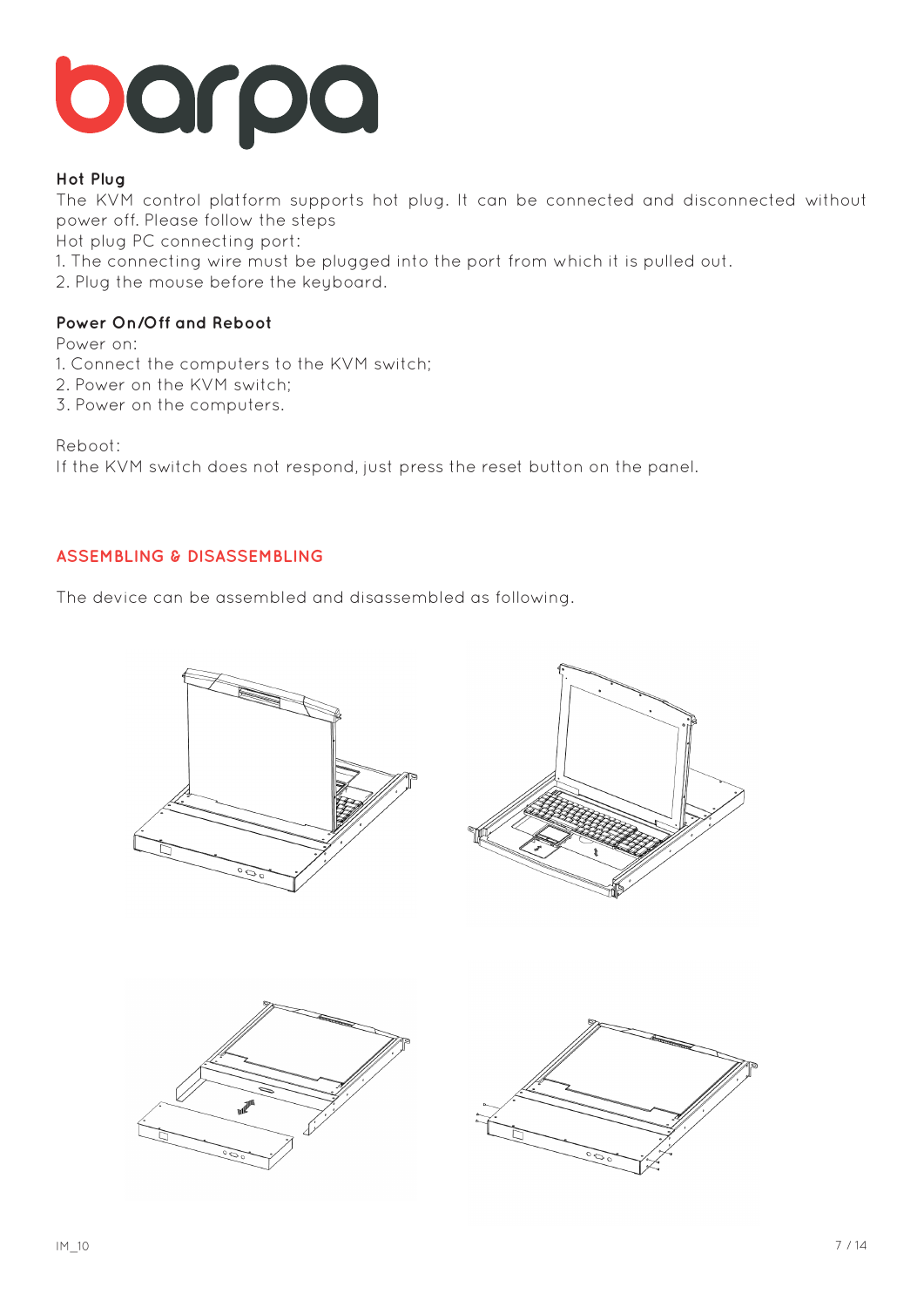

## **INSTALLATION**

1. Screw the front flange to the rack first. Slide the bars with the rear flange towards the rack until the flanges make contact with the rack, then screw the rear flanges to the rack.



2. Slide the switch onto the support flanges. Use the screws supplied with this package to loosely attach the front of the switch to the front of the rack.



3. Slide the rear attachment sliding brackets along the slide bars until they contact the rear of the switch.

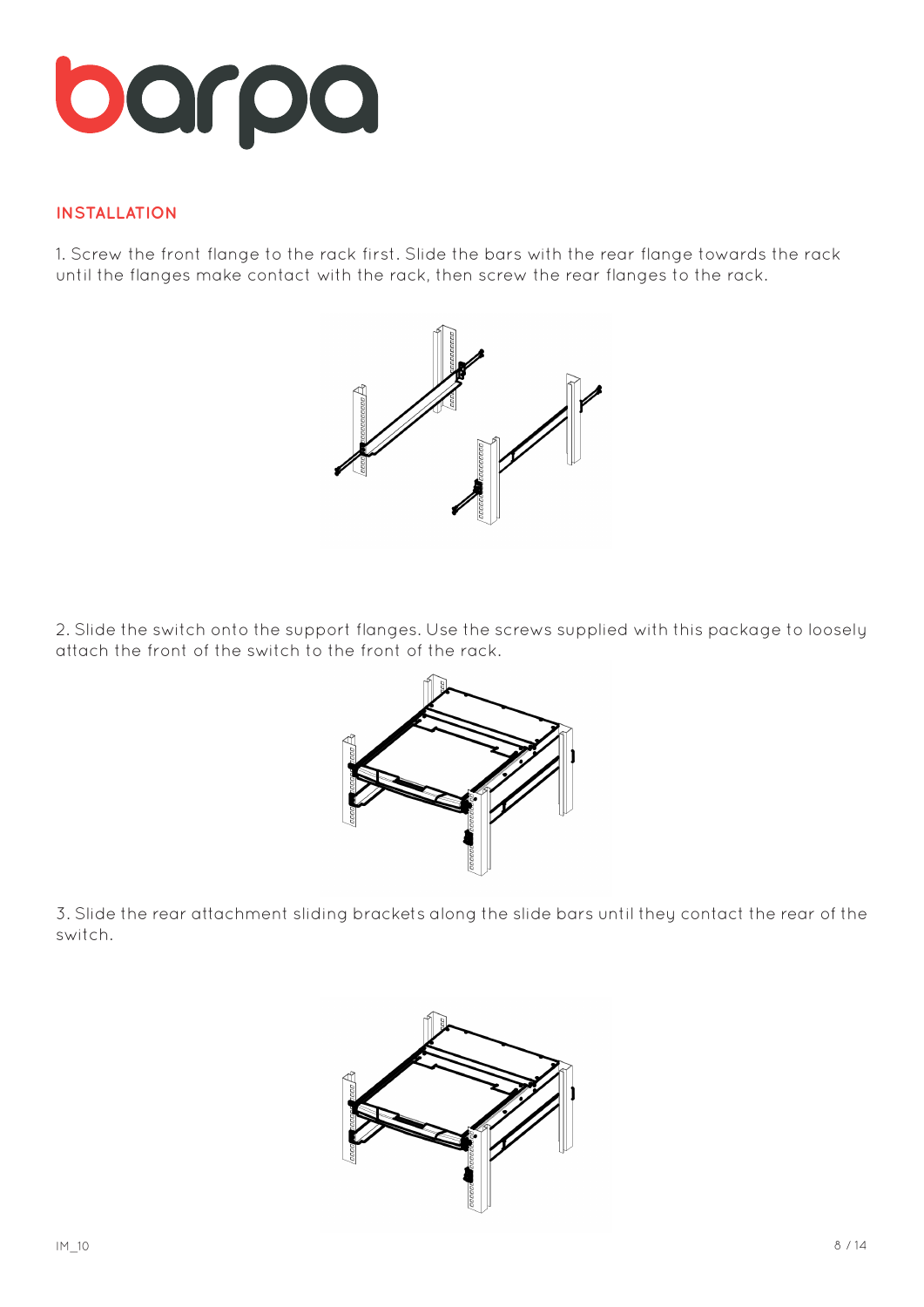# barpa

## **SINGLE STAGE INSTALLATION**

To set up your installation, do the following:

1. Plug your USB / PS/2 keyboard, USB / PS/2 mouse and monitor into the console port section located on the unit's rear panel.

2. Using a KVM cable set, plug the DB 15 connector into any available CPU port on the switch.

3. At the other end of the cable, plug the keyboard, mouse, video cables into their respective ports on the computer.

4. Plug the power adapter cable into the switch's power jack, then plug the power adapter into an AC power source.

5. Repeat step 2-4 for any other computers you are connecting up.

This completes the single stage installation, and you can turn on the power to the computers. NOTE: The LCD KVM switch initially links to computer connected to the first CPU port.

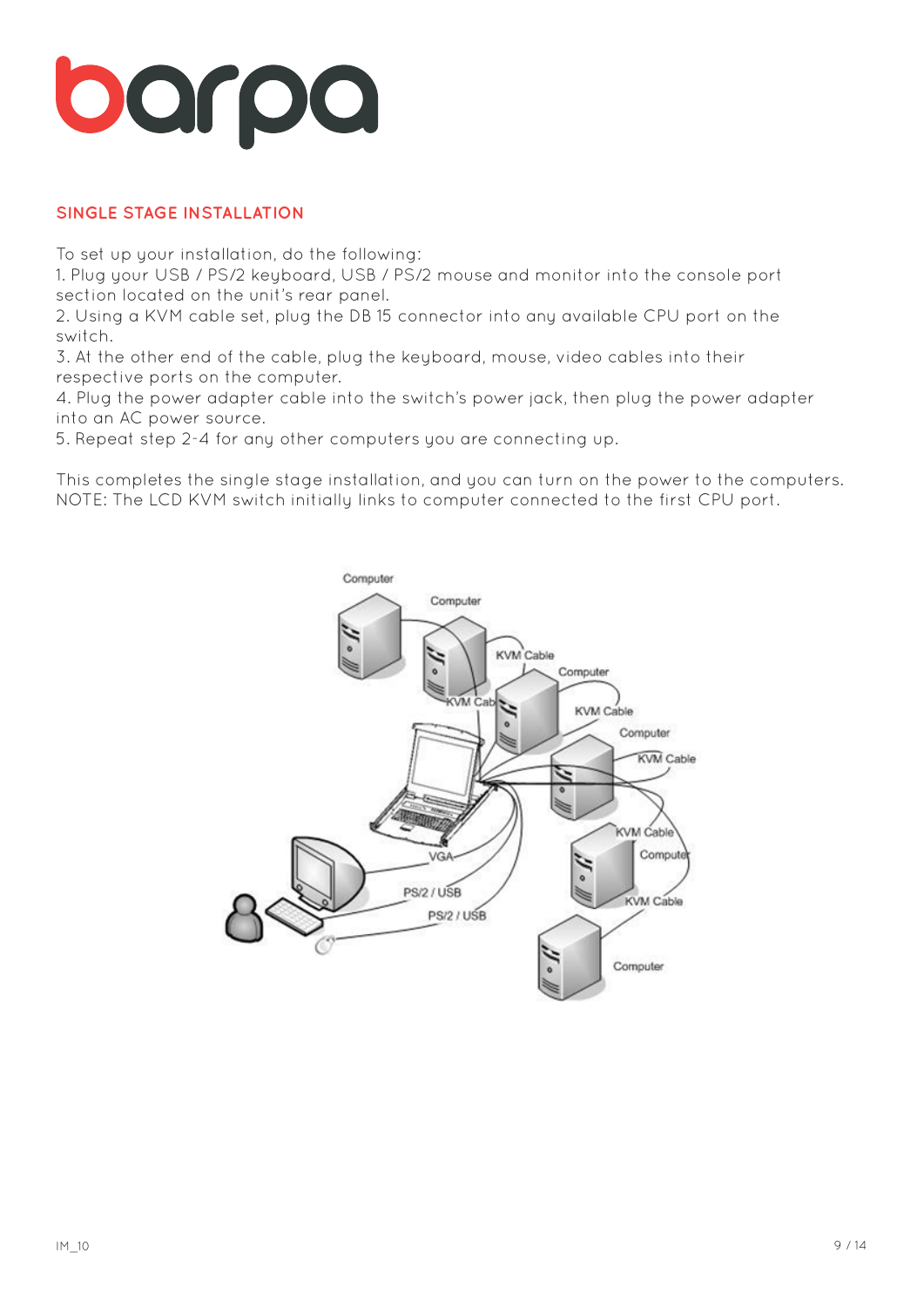

# **CASCADE INSTALLATION**

To set up cascade installation, do the following: 1. Set up single installation as mentioned in SINGLE STAGE INSTALLATION. 2. Connect one end of HDB15 cable to IN port of upper KVM, and the other end to OUT port of lower KVM

This completes the cascade installation, and you can turn on the power to the computers

NOTE: The LCD KVM switch initially links to computer connected to the first CPU port.



## **OSD OPERATION**

The On Screen Display (OSD) is used to handle all computer control and switching procedures. All procedures start from the OSD main menu. To pop up the main menu, tap the [Ctrl] twice.

If OSD menu is set as "console locked", you must input password each time the main menu appears.

If no password has been set, just press [Enter] to show main menu.

Note: There are two passwords in OSD. One is user password which is initially empty. And the other is supervisor password which is "admin".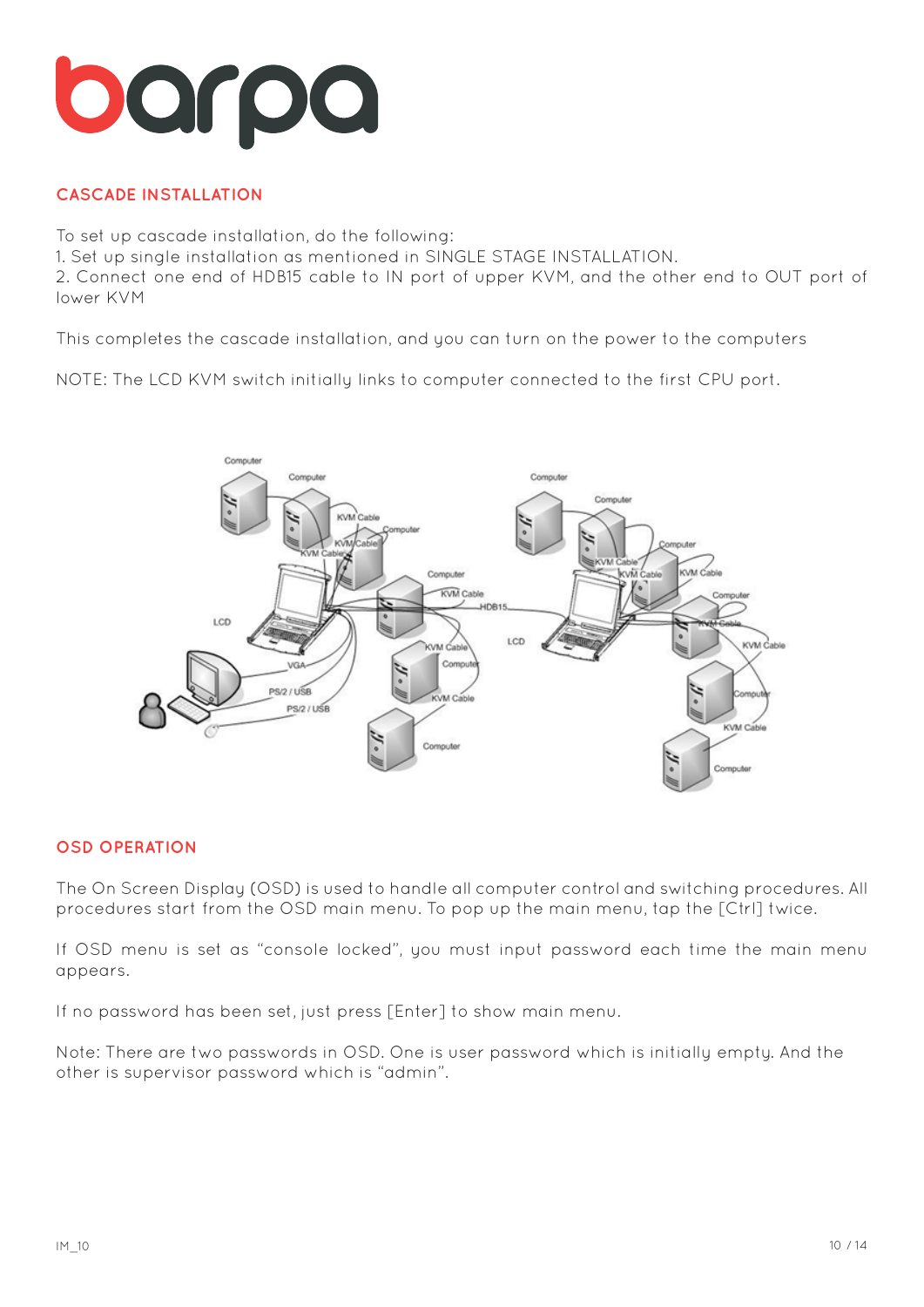

OSD menu interface is shown as below:



Note: OSD always starts in List View, with the highlight bar at the same position it was in the last time it was closed.

## **OSD NAVIGATION**

To dismiss OSD, press [Esc].

To move up and down through the list one line at a time, use the Up and Down Arrow Keys. If there are more list entries than what can appear on the main screen, the screen will scroll.

To activate a port, move the highlight bar to it then press [Enter].

After selecting a port, the OSD menu automatically disappear and a blue tip window appears to indicate the port currently selected.

## **OSD MAIN SCREEN HEADINGS**

| Headina     | <b>Explanation</b>                                                                                                                                                                                |
|-------------|---------------------------------------------------------------------------------------------------------------------------------------------------------------------------------------------------|
| PN          | This column lists the port numbers for all the CPU ports on the installation. The sim-<br>plest method to access a particular computer is to move the highlight bar to it, then<br>press [Enter]. |
| Q.V         | If a port has been selected for Quick View scanning, an arrowhead symbol displays in<br>this column to indicate so.                                                                               |
| PC          | The computers that are powered on and are on line have an arrowhead symbol in this<br>column to indicate so.                                                                                      |
| <b>NAMF</b> | If a port has been given a name, its name appears in this column.                                                                                                                                 |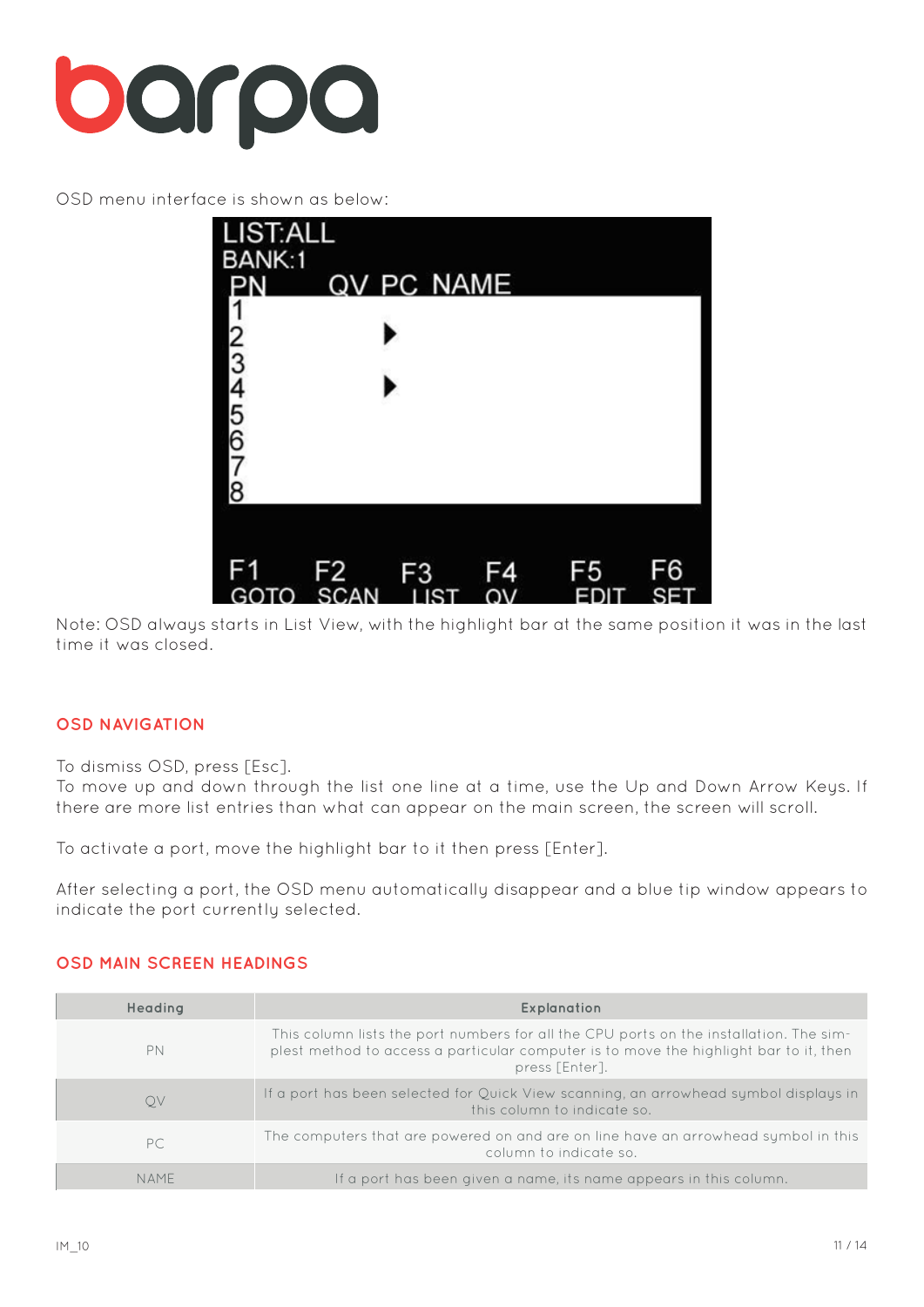# **OSD FUNCTIONS**

OSD functions are used to configure and control the OSD. For example, you can: rapidly switch to any port; scan selected ports only; limit the list you wish to view; designate a port as a Quick View Port; create or edit a port name; or make OSD setting adjustments.

# **F1 GOTO:**

GOTO allows you to switch directly to a port either by keying in the port's name or its port number.

To use NAME method, move highlight bar to "NAME", press [Enter], input name of a port, then press [Enter] to confirm.

To use PN method, move highlight bar to "PN", press [Enter], input port number, then press [Enter] to switch. If the port number is invalid, it will remind the user to input again.

To switch to other BANK, move highlight bar to "BANK", press [Enter], input bank number, then press [Enter] to switch to the specified bank. If the bank is invalid, it will remind the user to input again.

Note: When keying name, if there is a matching name, the matched name will appear on the screen, just press [Enter] to switch to that port.

To return to main menu, press [Esc].

## **F2 SCAN**

The SCAN function can automatically scan from current selected port, the scan interval can be set by users. When scanning, a small window on the screen indicates the current port number. Press [Space] to stop scanning, and the KVM switches to the port last scanned.

## **F3 LIST**

The LIST function lets you broaden or narrow the scope of which ports the OSD displays on the main screen.

Many of the OSD functions only operate on the computers that have been selected for listing on the main screen with this function. The choices and their meanings are given in the table below:

| Choice             | Meaning                                                                                                           |
|--------------------|-------------------------------------------------------------------------------------------------------------------|
| <b>ALL</b>         | Lists all of the ports on the installation.                                                                       |
| <b>OVIEW</b>       | Lists only the ports that have been selected as Quick View Ports.                                                 |
| POWERED ON         | Lists only the ports that have their attached computers powered on.                                               |
| POWERED ON + OVIEW | Lists only the ports that have their attached computers powered on and have been<br>selected as Quick View Ports. |
| OVIEW + NAME       | Lists only the ports that have been selected as Quick View Ports and have name.                                   |
| NAME               | Lists only the ports that have names.                                                                             |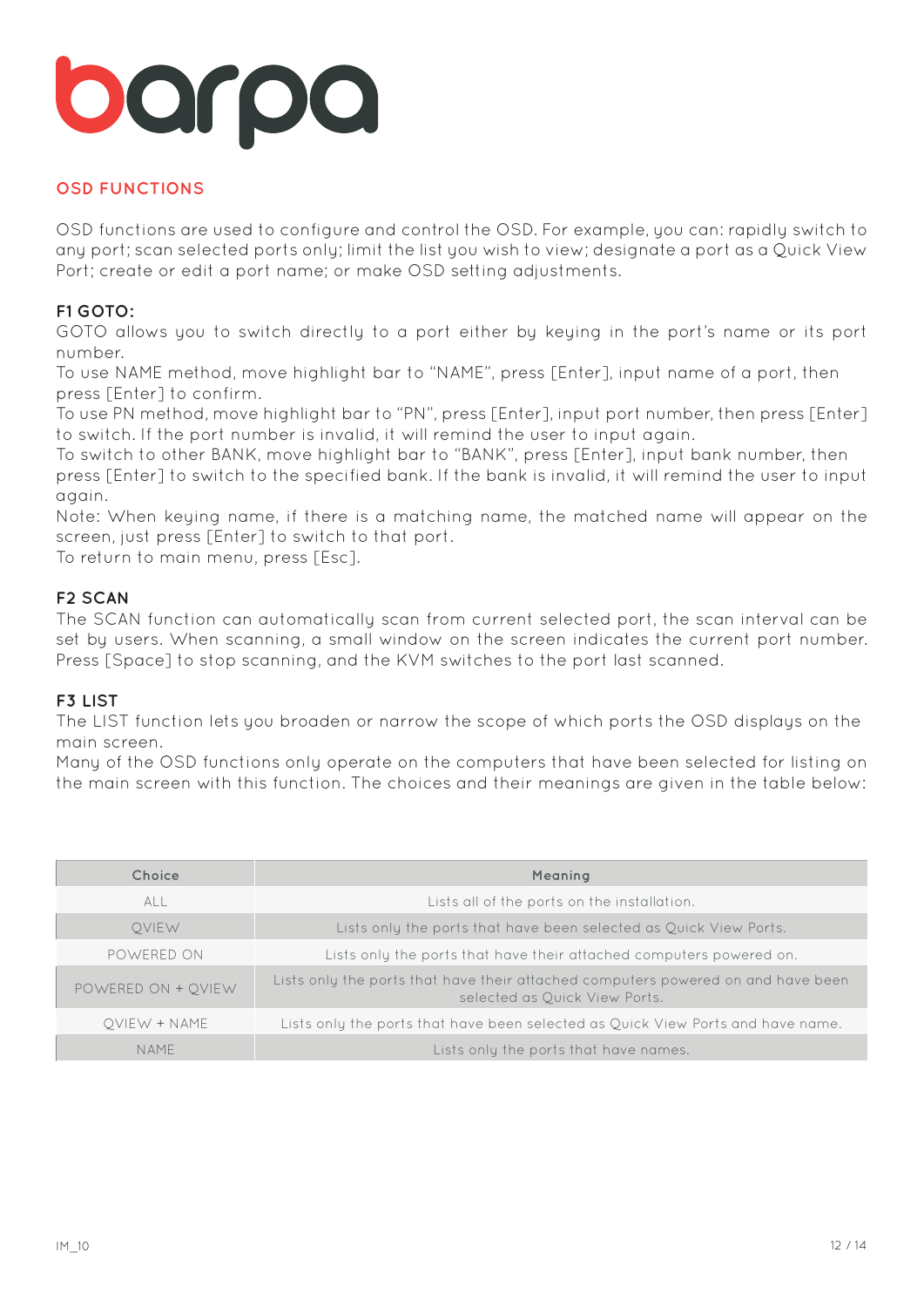

Move the highlight bar to the choice you want, then press [enter]. An icon appears before the choice to indicate that it is the currently selected one.

After you make your choice and press [Enter], you return to the OSD main screen with the newly formulated list displayed

## F4 QV

QV function can select port as Quick View. Move the highlight bar to a port, press [F4], an icon of up triangle appears. Press [F4] again, the icon disappears

## F5 EDIT

EDIT function creates or edits the name of a port. Press [F5], a pink edit box will appear on the screen. Input name, and then press [Enter], the port is set a name and it will also appear on the screen.

## F6 SET

SET function configures the OSD menu. Move the highlight bar to an option, press [Enter] to enter a setting option.

CHANNEL DISPLAY MODE: Mode of small tip window

## Choices and meanings are below:

| Choice      | Meaning                                        |
|-------------|------------------------------------------------|
| $PN + NAME$ | Tip window displays port number and port name. |
| PN          | Tip window displays port number.               |
| NAMF        | Tip window displays port name.                 |

Move the highlight bar to an option and press [Enter] to select it.

CHANNEL DISPLAY DURATION: Time the tip window last.

Options are following:

- 3 SECOND The tip window lasts for 3seconds.

- ALWAYS ON The tip window always on the screen.

Move the highlight bar to an option and press [Enter] to select it

CHANNEL DISPLAY POSITION: Position of the tip window.

A small blue window appears on the screen. Use arrow key to move it, then press [Enter] to specify the position.

SCAN DURATION: Duration for scanning one port

Options are 3 seconds, 5 seconds, 10 seconds, 15 seconds, 20 seconds, 30 seconds, 40 seconds, 60 seconds. Move the highlight bar to an option and press [Enter] to select it.

OSD ACTIVATING HOTKEY: Select OSD activating hotkey

- [Ctrl] [Ctrl] Set hotkey as [Ctrl] [Ctrl].

- [Scroll] [Scroll] Set hotkey as [Scroll] [Scroll].

- [Shift] [Shift] Set hotkey as [Shift] [Shift].

- [Alt] [Alt] Set hotkey as [Alt] [Alt].

Move the highlight bar to an option and press [Enter] to select it.